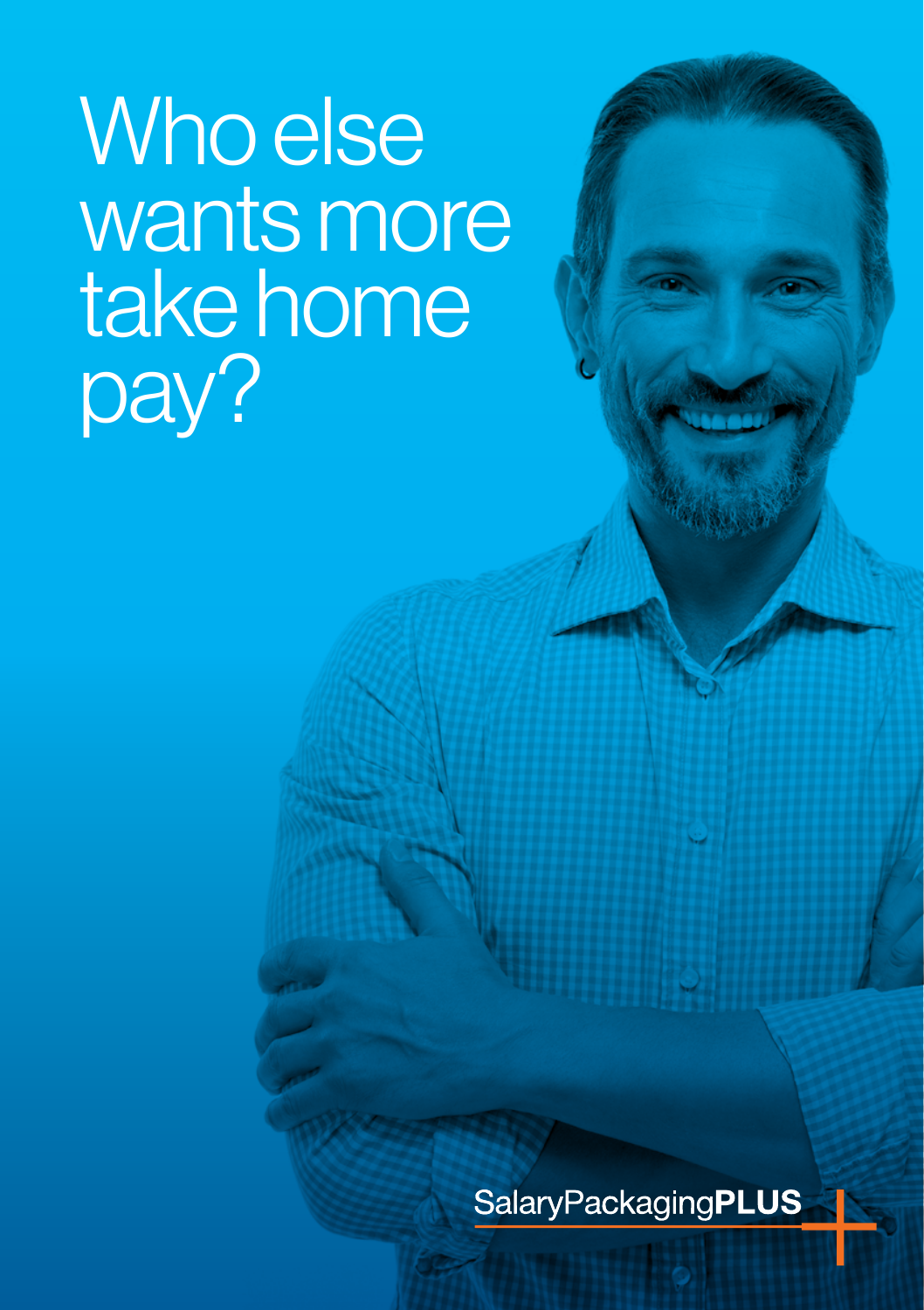### Why salary packaging makes sense for employees like you

| You can take home more pay<br>You receive some of your salary tax free, so you pay less<br>tax and take home more pay.                                                                                             |
|--------------------------------------------------------------------------------------------------------------------------------------------------------------------------------------------------------------------|
| It uses expenses you already pay<br>Mortgage, rent, car and credit card expenses are just<br>some of the things you can use to minimise your tax.                                                                  |
| Most of your colleagues are doing it<br>Over 60% of Australian health, charity and PBI employees<br>are salary packaging. It's a common remuneration practice<br>endorsed by the Australian Taxation Office (ATO). |
| <b>Set and forget</b><br>Most employees only have to set up their salary packaging<br>once, with no need to submit ongoing claims or receipts.                                                                     |
| <b>Fast and easy to set up</b><br>In most cases salary packaging can be set up within a few<br>days - just in time for your next pay cycle.                                                                        |

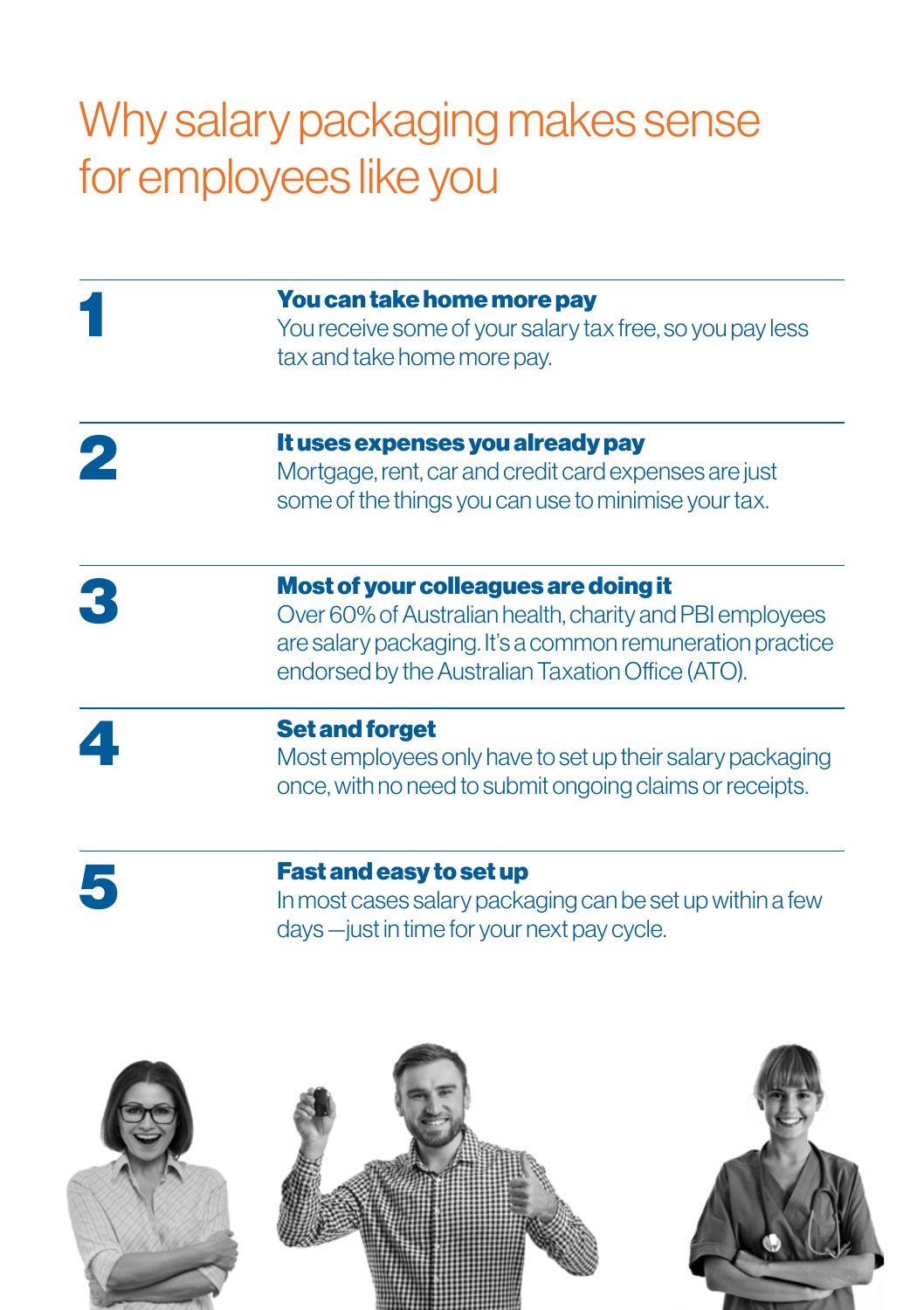#### What expenses can you claim?

As an eligible employee you can claim thousands in **general living** expenses like car, mortgage, rent and credit card payments. Plus another \$2,650 in **meal entertainment** expenses. like restaurant meals, venue hire and holiday accommodation. Over \$10,000 in salary can be paid to you tax-free every year.

Additionally you may be able to claim remote area benefits—including mortgage, rent and utility costs— if you live and work in a remote area. Or claim **exempt items** like relocation costs living away from home expenses, self education, professional memberships and portable electronic devices.

#### You can even claim vehicle expenses

With a **novated lease** you can claim your vehicle expenses in addition to your other salary packaging items. Vehicle finance and running expenses are paid with tax free salary, potentially saving you thousands more in tax.

To discuss your novated leasing options and get a quote call LeasePLUS on 1300 13 13 16.